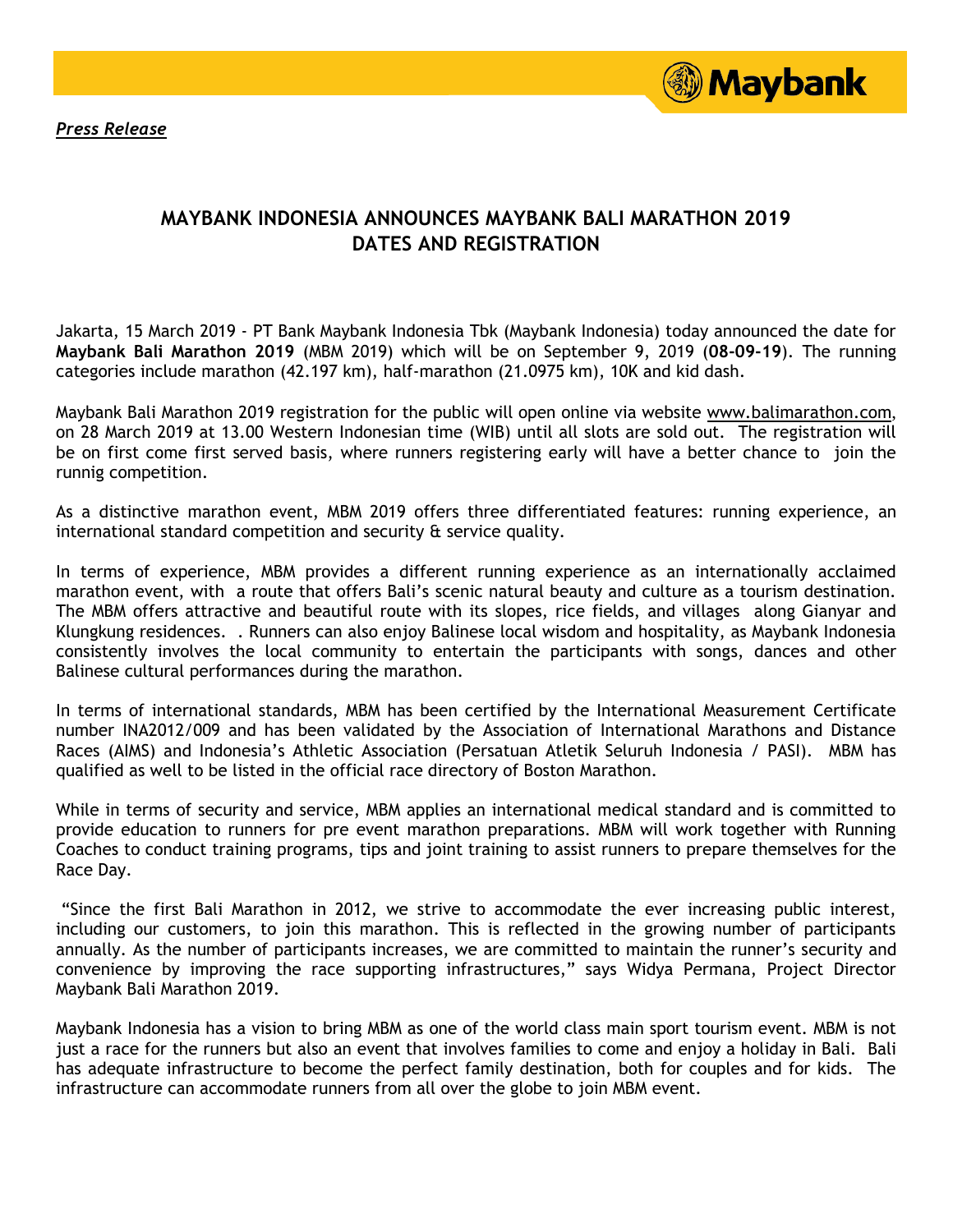Since its first inaugural, MBM has always been accompanied with sustainable corporate responsibility programs for the local community. A series of community empowerment and educational support programs will again be held by Maybank Indonesia for the Balinese in relations to MBM 2019.

To provide privileges for clients , Maybank Indonesia will provide an exclusive opportunity to prioritize their customers to book MBM slots. For runners who wish to be a banking customer, Maybank Indonesia provides the opportunity through **Bundling Running Slot with Credit Card Program** or the **Bundling Maybank Savings Program**, starting on March 14 and ends on June 30, 2019.

In the **Bundling Running Slot with Credit Card Program,** a new customer can get an MBM free slot according to the selected run category (Marathon/Half Marathon/10 K) after the credit card application is approved and the transactional requirement is fulfilled. While for the **Bundling Maybank Savings Program,** MBM Free Slot can be obtained by choosing one of 3 (three) option of deposit savings i.e. Top Up, MyPlan Plus or MyPlan Plus Community. With a initial deposit of Rp1 million and a monthly deposit of Rp500 thousand, the customer can receive a free slot in MBM. As for the running community, there is My Plan Plus Community, where this program is designed for community, of minimum 5 (five) members. Each make an initial deposit starting from Rp1 million and monthly deposit of Rp300 thousand for a period of 12 months. The type of savings that can be used is Maybank Tabungan Reguler/iB, Women One/iB, Maksi/iB and MyPlan Plus/iB.

Further information about **Maybank Bali Marathon 2019** can be obtained by contacting the nearest Maybank Indonesia branch or through the site [www.balimarathon.com](http://www.balimarathon.com/), Instagram Maybank Bali Marathon, facebook [www.facebook.com/BaliMarathon](http://www.facebook.com/BaliMarathon) and twitter @BaliMarathon.

| Participant                                                     | <b>Nationalit</b><br>y | <b>Marathon</b> |                  | <b>Half-Marathon</b> |                  | <b>10K</b>     |                  | Kid Dash Run<br>(200 m & 400 m) |
|-----------------------------------------------------------------|------------------------|-----------------|------------------|----------------------|------------------|----------------|------------------|---------------------------------|
|                                                                 |                        | Early<br>Bird*  | Regular<br>price | Early<br>Bird*       | Regular<br>price | Early<br>Bird* | Regular<br>price | Regular price                   |
| <b>Public</b>                                                   | Indonesian             | 720             | 900              | 600                  | 750              | 480            | 600              | 150                             |
|                                                                 | Foreign                | 1,200           | 1,500            | 800                  | 1,000            | 640            | 800              | 150                             |
| Holder of<br><b>Maybank Credit</b><br>Card**<br>Discount of 30% | Indonesian             | 630             |                  | 525                  |                  | 420            |                  | 120                             |
|                                                                 | Foreign                | 1,050           |                  | 700                  |                  | 560            |                  | 120                             |

### **Prices of Maybank Bali Marathon 2019 Slots**  *In Thousand Rupiah*

*Terms and Conditions:*

*Registration for public is opened on March 28 2019 at 13:00 WIB*

*Registration Website [www.balimarathon.com](http://www.balimarathon.com/)* 

*\*The early bird discount is 20% and can not be combined with other promotions. Slot for early bird availability is limited, \*\*Discount 30% for Maybank Credit Card holders only applies for first purchase, for the second, third and fourth purchase will be applied the regular price and can not be combined with early bird*